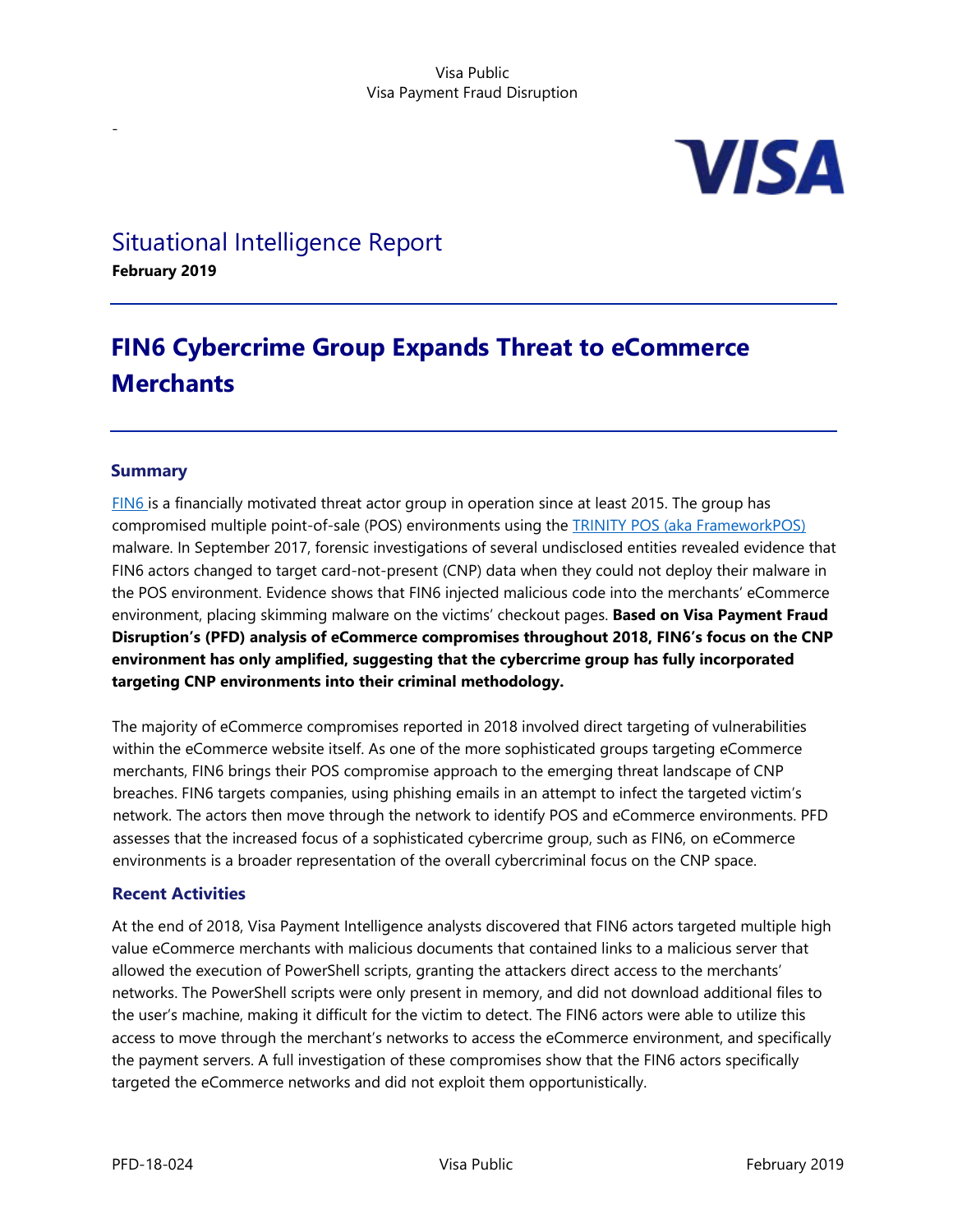

*Figure 1 - FIN6 eCommerce Attack Flow*

## **Tactics, Techniques, and Procedures (TTPs)**

## Initial Compromise

FIN6 employs a multitude of tactics within the initial phase of their operations. In the most recent compromises attributed to FIN6, forensic investigators identified the use of malicious documents to infect victims with malware known as *More\_Eggs (aka Terra Loader)* that is used to launch malicious scripts on the infected machine.

## Maintain Access

FIN6 establishes a foothold within a victim's environment by leveraging various payloads, such as components of the [Metasploit Framework](https://www.rapid7.com/products/metasploit/) (e.g., Meterpreter, *JSPSPY* and *CmdSQL*), or through a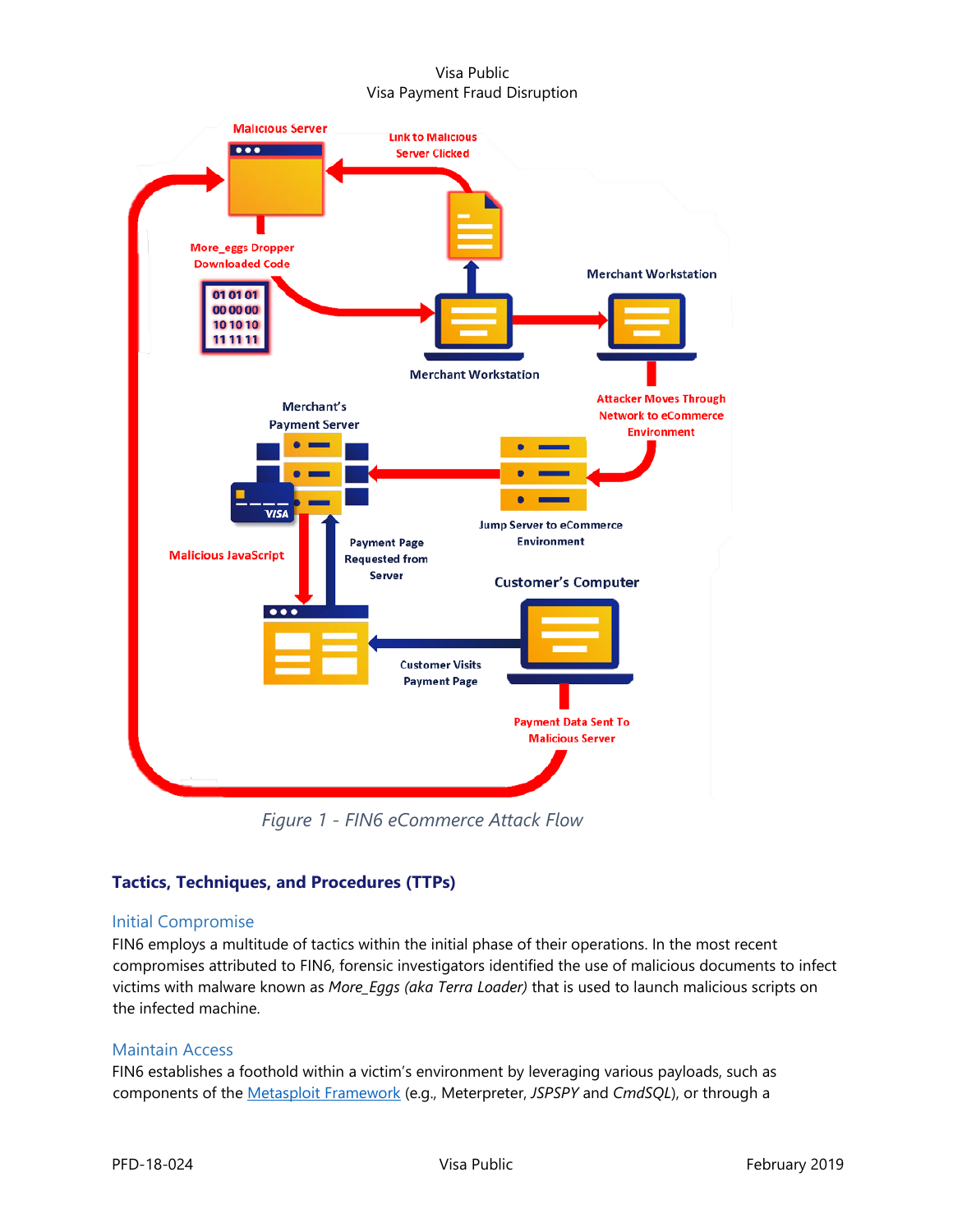specialized version of the *AMMYY* remote administration tool (RAT) known as *[FlawedAmmyy](https://www.symantec.com/blogs/threat-intelligence/retail-threats-formjacking-pos)*. In the most recent cases, attackers then establish persistent access to the victim's network usin[g Meterpreter related](https://www.rapid7.com/db/modules/payload/windows/meterpreter/reverse_tcp)  [code,](https://www.rapid7.com/db/modules/payload/windows/meterpreter/reverse_tcp) allowing the attackers to maintain a remote connection to the infected system.

## Internal Reconnaissance

FIN6 uses legitimate publicly available tools to map the internal network and conduct reconnaissance. During the reconnaissance phase, the actors gather information on systems running SQL Database Server instances and dump schemas for multiple databases and SQL user accounts. The actors also target network credentials using a malware family known as *Stealer One* [\(see below](#page-3-0) in the section *Technical Analysis and Indicators of Compromise*). Additionally, FIN6 employs legitimate administrative tools, such as:

- Microsoft's built-in SQL querying tool (osql.exe)
- [Query Express](http://www.albahari.com/queryexpress.aspx) (a free, portable graphical SQL client)
- [AdFind \(](http://www.joeware.net/freetools/tools/adfind/)a free command-line tool for querying Active Directory)
- ProcDump (a [Microsoft SysInternals](https://docs.microsoft.com/en-us/sysinternals/) command-line utility used to perform analysis of running processes).

#### Escalate Privileges

Once FIN6's accesses are established with preferred backdoors, they use additional public utilities, such as Windows *Credentials Editor* and Metasploit-related tools, for privilege escalation and credential harvesting.

#### Move Laterally/Maintain Presence

Capitalizing on data acquired via internal reconnaissance, FIN6 relies on credentials stolen from various systems (e.g. usernames and password hashes) for lateral movement. Investigations show that FIN6 relies on PowerShell scripts and Meterpreter based shells to maintain access to and move laterally through the network [\(see below](#page-4-0) in the section *Technical Analysis and Indicators of Compromise*).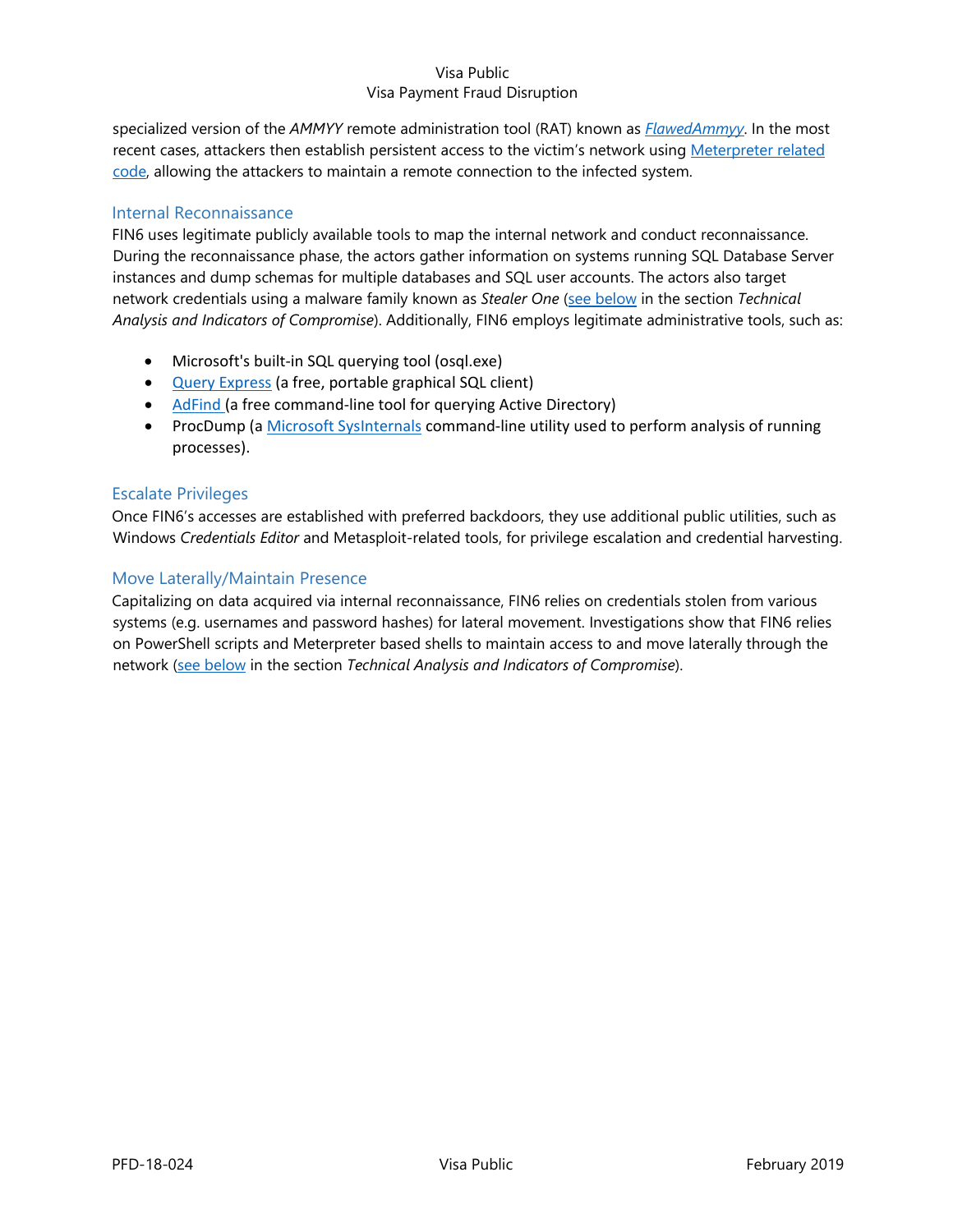## **Technical Analysis and Indicators of Compromise (IOCs)**

### <span id="page-3-0"></span>**Malicious Files –** *Stealer One*

*Stealer One* is a credential stealer, first observed by industry forensic investigators in March 2017. The malware targets a variety of applications, including email clients, web browsers, FTP clients, and other file transfer utilities.

| <b>Observed File Name:</b> | 46602.txt                                                        |  |
|----------------------------|------------------------------------------------------------------|--|
| <b>SHA256:</b>             | 4b914bc94c453d88ee82545ff6184491e8b100b6d9a3d0316a2b656187e4fb6a |  |
| <b>DNS Request(s):</b>     | static.akamaitechnologies[.]kz (185.180.198[.]110)               |  |
| <b>HTTP Request(s):</b>    | hxxps://static.akamaitechnologies[.]kz/sonemone/version.php      |  |
| Notes:                     | Stealer One (aka SONE or InfoStealer) Malware                    |  |

| <b>Observed File Name:</b>                    | 8632.txt                                                                                                                                                                                                                                                                                               |  |
|-----------------------------------------------|--------------------------------------------------------------------------------------------------------------------------------------------------------------------------------------------------------------------------------------------------------------------------------------------------------|--|
| <b>SHA256:</b>                                | 59cbd46db5f28536872bf7f7dd86da0a5ef1e147ff2418c37fc037ab9ed5e34c                                                                                                                                                                                                                                       |  |
| <b>Authenticode</b><br><b>Signature Block</b> | Signature verification: Signed file, verified signature<br><b>Signing date: 03/05/2018</b><br><b>Signers:</b> 223647473 (MJO TM LTD)<br><b>Certificate SHA-1 Thumbprint:</b><br>E1E086A9B6C1614470A94A515AEA1D372E1640A9<br>Certificate Serial Number: 56 E1 98 80 2B 37 C7 09 54 81 67 2B 7B 58 21 F4 |  |
| <b>DNS Request(s):</b>                        | static.akamaitechnologies[.]kz (185.180.198[.]110)                                                                                                                                                                                                                                                     |  |
| <b>HTTP Request(s):</b>                       | hxxps://static.akamaitechnologies[.]kz/sonemone/version.php                                                                                                                                                                                                                                            |  |
| Notes:                                        | Stealer One (aka SONE or InfoStealer) Malware                                                                                                                                                                                                                                                          |  |

#### **VirusTotal Intelligence (VTI)**

Visa discovered seven other files on VirusTotal which are signed with the same "223647473 (MJO TM LTD)" certificate, suggesting these files are controlled by the same cybercrime group.

| <b>MD5 Hash</b>                  | <b>File Description</b>                                  |
|----------------------------------|----------------------------------------------------------|
| e1bf80ef5fb111b087b8c172a38c0b23 | More_Eggs (aka Terra Loader) Malware (Bot Version - 3.0) |
| b4dcb80246769a6b291a4c7e98a380bd | More_Eggs (aka Terra Loader) Malware                     |
| e526722fdd276e56fdd932f3d0e72cbb | TeamViewer Component                                     |
| cbf0d3faef2e51798ef838a238855bdf | TeamViewer Component                                     |
| 388e3854f7ceb64b0c931eeceab29295 | TeamViewer Component                                     |
| bdd2c72c1fcf7712cd66b98cf0f1cc18 | Metasploit Shellcode Loader 94.130.52[.]230:443          |
| 4376a330323789c6cc1591bbe737ff7e | Stealer One (aka SONE or InfoStealer) Malware            |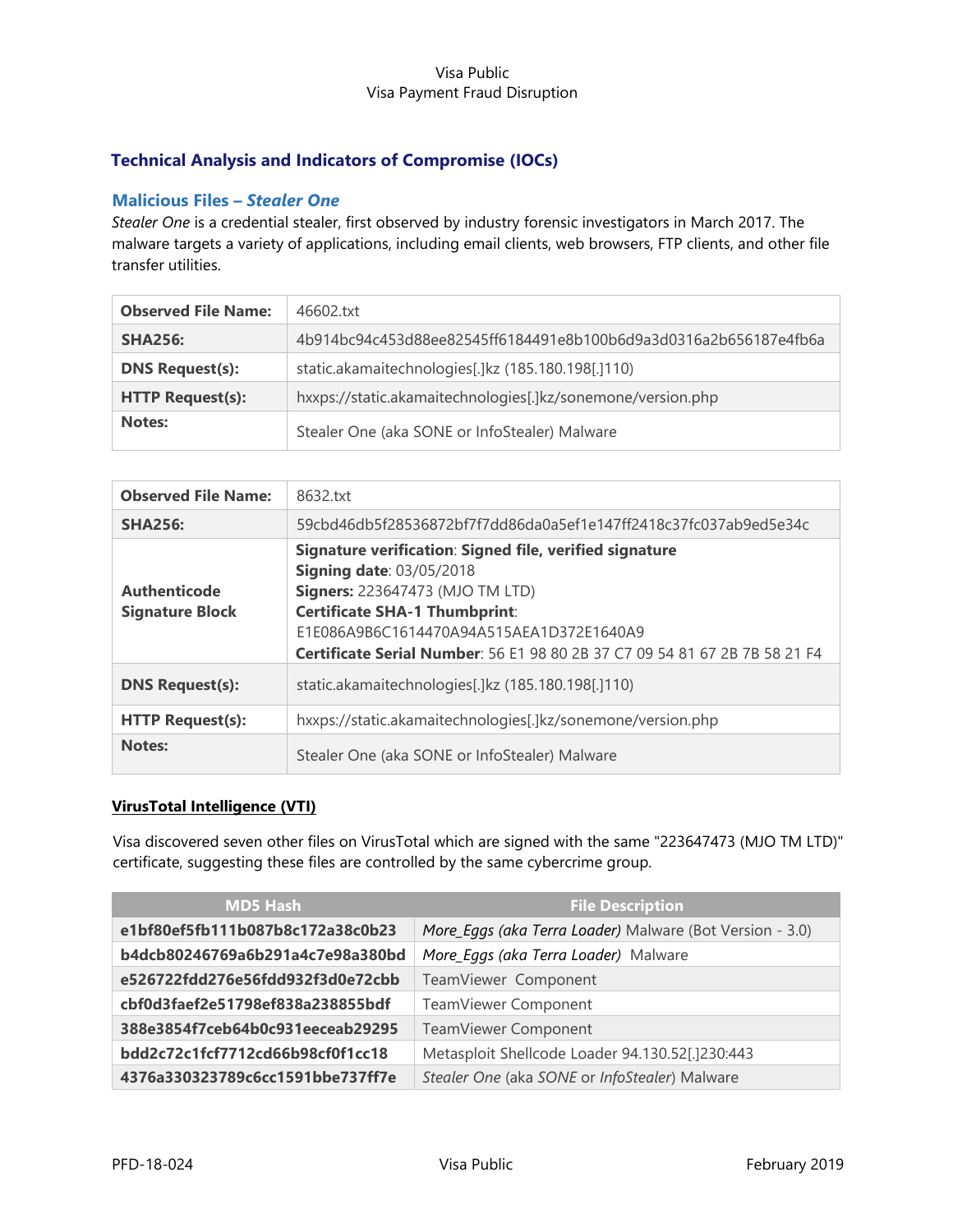## <span id="page-4-0"></span>**Encoded PowerShell Commands**

Visa analyzed a number of encoded PowerShell commands identified in recent FIN6 activity and determined the majority are related to Metasploit activity, including:

**Metasploit Bind TCP Stager** (different local ports were observed) **Metasploit Reverse TCP Stager** – 46.4.113[.]237:443 **Metasploit Reverse HTTPS Stager** – 185.154.52[.]140:443

## **Network IOCs**

**Malicious C2 IPs**

**185.180.198[.]110:443 46.4.113[.]237:443 185.154.52[.]140:443 94.130.52[.]230:443 185.159.82[.]78:443**

#### **Malicious C2 Domains**

**static.akamaitechnologies[.]kz contactlistsagregator[.]com teamviewer[.]com onlinemail[.]kz**

**Malicious HTTPS Activity**

**hxxps://static.akamaitechnologies[.]kz/sonemone/version.php hxxps://contactlistsagregator[.]com/j2378745678674623/ajax.php hxxps://onlinemail[.]kz/apison215/version.php**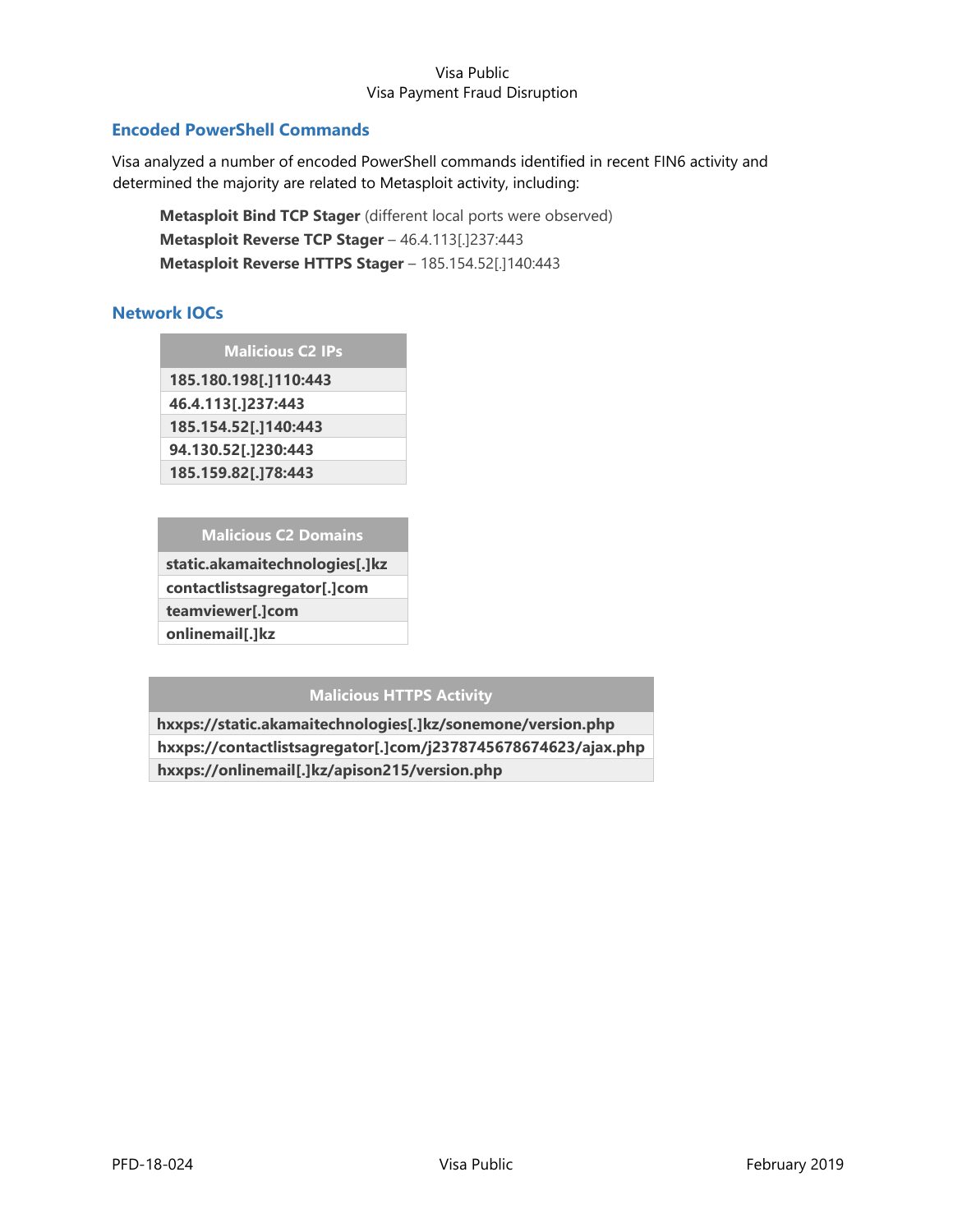#### *More\_Eggs* **Network IOCs**

In addition to the C2 information provided, which can change, below are some network IOCs that can be used to detect *More\_Eggs* beaconing out of the network:

#### **Connectivity Check**

The malware checks network connectivity by sending an HTTP HEAD (GET in some new versions) request to the following legitimate URL:

• hxxp://www[.]w3[.]org/1999/XSL/Format

#### **Sleep Function**

The malware issues an HTTP GET request to the following Google public DNS IP, which takes a few seconds to complete, causing the program to pause its activity temporarily. This is used as a method to avoid detection, by delaying further exploitation:

- hxxp://8.8.8[.]8/<Random Path>
- **User-Agent**: Mozilla/4.0 (compatible; Win32; WinHttp.WinHttpRequest.5)

#### **Recommendations & Additional Resources**

Visa recommends clients take the following actions to mitigate against these threats:

- **Institute recurring checks in local networks for IOCs provided in this report.**
- **Verify the implementation of required security patches:** Payment Card Industry Data Security Standard (PCI DSS) requires that all system components and software are protected from known vulnerabilities by installing security patches. Visit the Payment Card Industry Security Standards Council (PCI SSC) [website](https://www.pcisecuritystandards.org/) for more information.
- **Regularly scan and test eCommerce sites for vulnerabilities or malware.** Hire a trusted professional or service provider with a reputation of security to secure the eCommerce environment. Ask questions and require a report of what was done. Trust, but verify the steps taken by the company you hire.
- **Consider using a [fully-hosted checkout solution](https://www.cardinalcommerce.com/startups/online-payments/what-is-hosted-checkout)** where customers enter their payment details on another webpage hosted by that checkout solution, separate from the merchant's site. This is the most secure way to protect the merchant and their customers from eCommerce skimming malware. Hosted checkout forms embedded inline on the merchant's checkout page, such as [Visa](https://usa.visa.com/run-your-business/small-business-tools/payment-technology/visa-checkout.html)  [Checkout](https://usa.visa.com/run-your-business/small-business-tools/payment-technology/visa-checkout.html)[, a](https://usa.visa.com/run-your-business/small-business-tools/payment-technology/visa-checkout.html)re another secure option.
- **Use a Payment Card Industry Data Security Standard (PCI DSS) validated third-party service provider** to store, process or transmit cardholder data. Criminals commonly target merchant websites that process payment data. When merchants use a validated and secure service provider, risk exposure for CNP fraud and compromise decreases. A list of validated, registered service providers is available on the [Global Registry of Service](https://www.visa.com/splisting/) [Providers.](https://www.visa.com/splisting/)
- **Comply consistently with industry security standards**, such as th[e Payment Card Industry Data](https://www.pcisecuritystandards.org/pdfs/best_practices_securing_ecommerce.pdf)  [Security](https://www.pcisecuritystandards.org/pdfs/best_practices_securing_ecommerce.pdf) [Standard](https://www.pcisecuritystandards.org/pdfs/best_practices_securing_ecommerce.pdf) (PCI DSS), including the [PCI Best Practices for Securing e-Commerce, January](https://www.pcisecuritystandards.org/pdfs/best_practices_securing_ecommerce.pdf)  [2017.](https://www.pcisecuritystandards.org/pdfs/best_practices_securing_ecommerce.pdf)